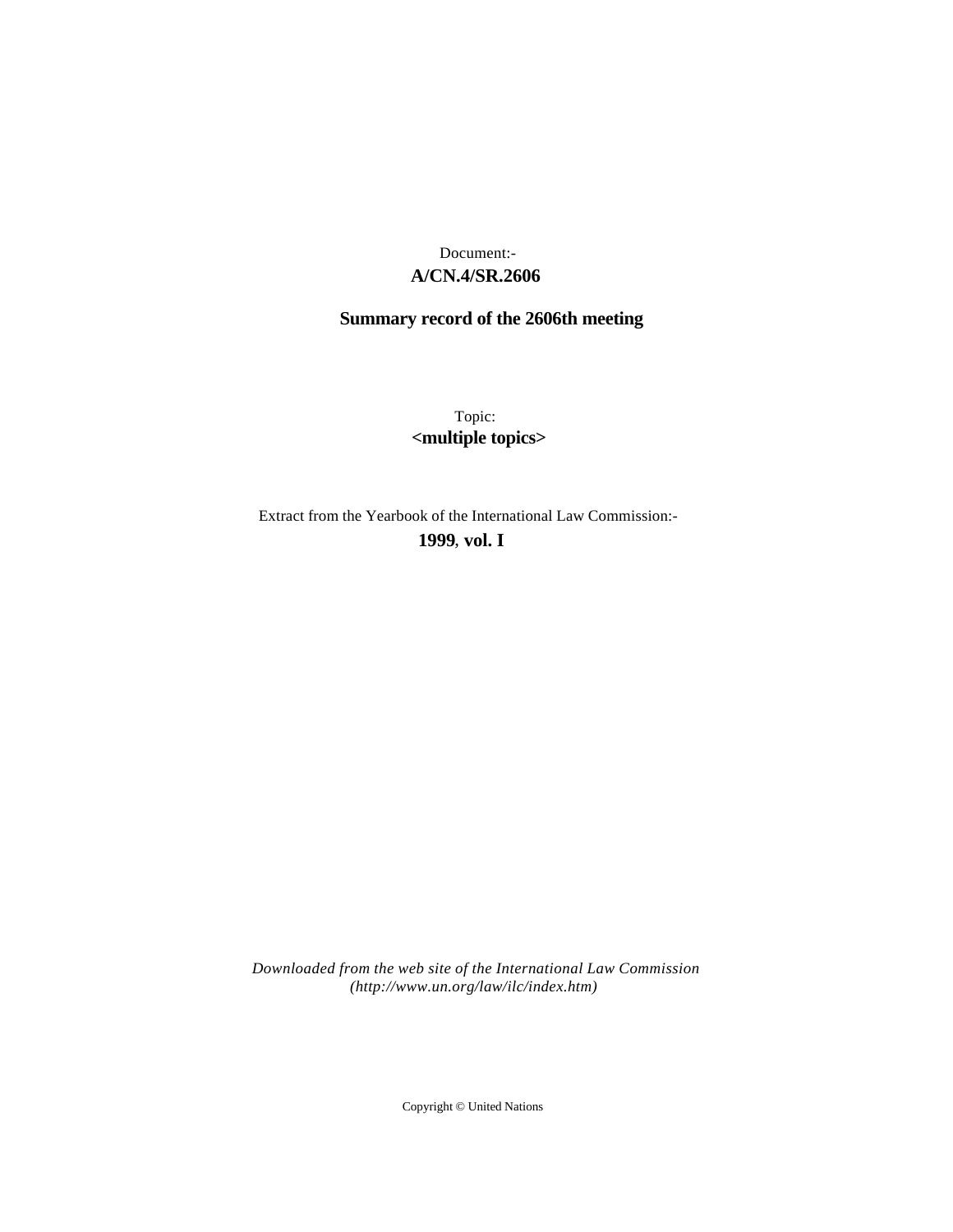coerced had no choice but to do what it was being coerced to do, by reason of the very strong meaning given to coercion. The defence of that State would be effected on a basis of force majeure, i.e. its defence would be covered by article 31. However, the coercing State would be responsible to the injured State in such a situation. That being so, the effect of article 28 was to transfer liability from the coerced State—which had no choice but to act in any other way—to the coercing State. The problem raised during drafting was that it could not be said, as it had been in the first version of article 28, that the act was an internationally wrongful act of the coerced State, because under article 31 it was not. That was the reason for the current wording of article 28.

97. There were two conditions for the "transferred" responsibility under article 28: first, if the coerced State acted voluntarily, rather than involuntarily, it would have committed a wrongful act. Secondly, the coercing State must be aware of that. If both those conditions applied, responsibility was transferred from the coerced State to the coercing State, irrespective of the character of the coercion. Furthermore, article 28 bis made it clear that that occurred without prejudice to any other basis for the responsibility of the coercing State. Other situations might arise, for instance, if the coercion was intrinsically unlawful, in which case article 28 bis would apply. Article 28 was intended to deal with a situation in which a State was coerced to commit a wrongful act, and the injured State would otherwise be left without redress.

98. It was not normally the case that a State which agreed to have forces placed on its territory was also accepting the risk that those forces would exercise coercion against it. The assumption was that the forces in question would act lawfully. The object of article 31, paragraph 2 (*b*), however, was designed to cover situations in which, for example, one State offered another State a guarantee against the occurrence of an event, such as flooding caused by climatic factors. In such a case, the existence of a guarantee against flooding meant that the guarantor State had accepted the risk of flooding caused by climatic conditions. It could not then claim that the floods had occurred because of exceptional monsoon rains, which were part of the natural order of things. On the other hand, if the floods were caused by the collapse of a dam, and not by the circumstances guaranteed, force majeure might apply.

99. Thus, paragraph 2 (*b*) of article 31 was a standard proviso of the kind found in force majeure provisions in legal systems worldwide. It was certainly not intended to deal with a situation in which, for instance, forces located on the territory of a State stepped outside their mandate and coerced the host State.

*The meeting rose at 1 p.m.*

—————————

# **2606th MEETING**

*Monday, 19 July 1999, at 3 p.m.*

# *Chairman*: Mr. Zdzislaw GALICKI

*Present*: Mr. Addo, Mr. Al-Baharna, Mr. Al-Khasawneh, Mr. Baena Soares, Mr. Candioti, Mr. Crawford, Mr. Dugard, Mr. Economides, Mr. Elaraby, Mr. Gaja, Mr. Goco, Mr. Hafner, Mr. He, Mr. Kabatsi, Mr. Kateka, Mr. Kusuma-Atmadja, Mr. Lukashuk, Mr. Pambou-Tchivounda, Mr. Pellet, Mr. Sreenivasa Rao, Mr. Rodríguez Cedeño, Mr. Rosenstock, Mr. Tomka, Mr. Yamada.

# **State responsibility<sup>1</sup> (***concluded***) (A/CN.4/492,<sup>2</sup> A/ CN.4/496, sect. D, A/CN.4/498 and Add.1-4,3 A/ CN.4/L.574 and Corr.1 and 3)**

————–

## [Agenda item 3]

# DRAFT ARTICLES PROPOSED BY THE DRAFTING COMMITTEE (*concluded*)

The CHAIRMAN invited the Commission to resume its consideration of the cluster of articles under chapter IV (Responsibility of a State in respect of the act of another State) of the draft articles (arts. 27, 27 bis, 28 and 28 bis) contained in the report of the Drafting Committee on the draft articles on State responsibility (A/CN.4/L.574 and Corr.1 and 3).

2. Mr. ECONOMIDES, referring to article 27 bis, said he agreed with other members that "directs or controls" would be preferable to "directs and controls". He had made the same comment at an earlier plenary meeting.

3. He did not find the wording of article 28 at all satisfactory. Subparagraph (*a*) made a somewhat premature reference to force majeure, namely, chapter V (Circumstances precluding wrongfulness). However, article 28 was intended only to define a State's responsibility in respect of the act of another State, not the wrongfulness of that act. Subparagraph (*a*) did not make that clear. Subparagraph (*b*) was obvious and could very well be deleted. Article 28 should perhaps be condensed into a simple sentence, such as, "A State which coerces another State to commit an internationally wrongful act is responsible for that act".

4. Mr. LUKASHUK said that article 27 bis was somewhat naive in stipulating that a State which directed and

<sup>&</sup>lt;sup>1</sup> For the text of the draft articles provisionally adopted by the Commission on first reading, see *Yearbook ... 1996*, vol. II (Part Two), p. 58, document A/51/10, chap. III, sect. D.

<sup>2</sup> Reproduced in *Yearbook ... 1999*, vol. II (Part One).

<sup>3</sup> Ibid.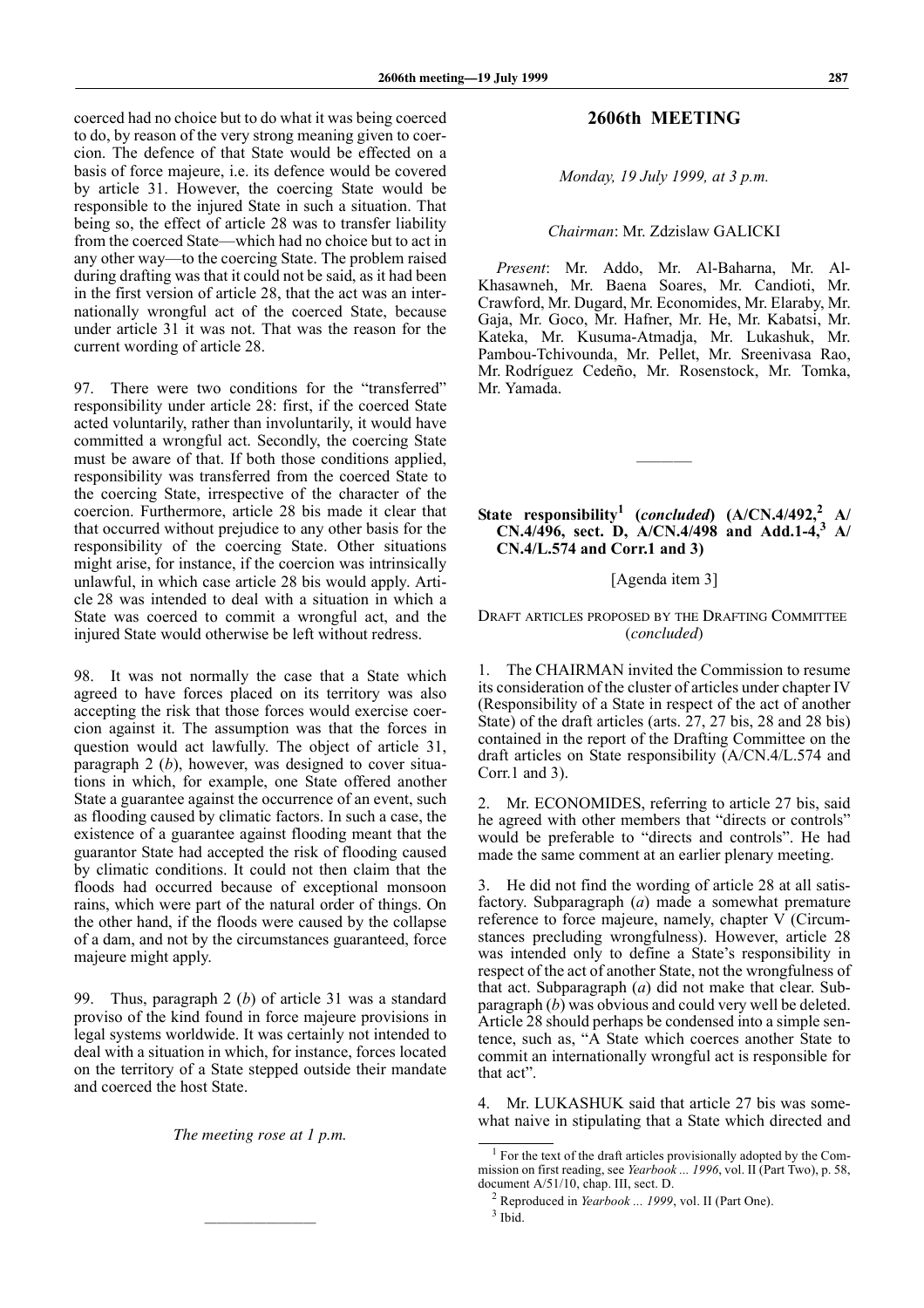controlled another State must have done so with knowledge of the circumstances of the internationally wrongful act. Did that mean that the State had to be aware of all circumstances and all details of the act in question in order to be considered responsible? He did not think so. Moreover, "direction" and "control" were simply two kinds of coercion. He did not see why they should not be given exactly the same treatment as coercion in article 28. In fact, "direction and control" was a civil law concept which did not actually belong in public law.

5. He endorsed Mr. Economides' comments on article 28, especially those on subparagraph (*b*).

6. Mr. TOMKA noted that article 27 bis set two conditions in order for the State which directed or controlled another State to be considered responsible for the other State's act. That was one condition too many; the second was unnecessary. The act as such was wrongful, in other words not in conformity with international law. The act remained wrongful, whatever the direction or control exercised. If it was decided to keep the article as it stood, however, he agreed that it should say "directs or controls" rather than "directs and controls".

7. The same comment could be made about article 28: the internationally wrongful act was in itself wrongful, regardless of the coercion. The point of the article was to define the responsibility of the coercing State, not to determine the wrongfulness of the act of the coerced State, but it could be interpreted to mean that, if there had been no coercion, there would have been no wrongful act.

8. Mr. CANDIOTI (Chairman of the Drafting Committee), summing up the debate, generally referred the members of the Commission to the arguments he had put forward in his presentation of the report of the Drafting Committee (2605th meeting) on the use of the words "direction and control". Several members now wished to change those words to "direction or control". However, the Drafting Committee had suggested that wording because it had felt that mere "direction" was not enough, as it was not a strong enough concept to be used as a criterion for responsibility, especially as the coerced State had the freedom not to follow the coercing State's direction. The idea that the coercing State was exercising a kind of dominance over the coerced State's will must be added; hence the word "control". The terms went together.

9. The condition set in article 27 bis, subparagraph (*b*), had also been explained at length in his presentation (ibid.). It was an essentially restrictive clause and the Drafting Committee had seen fit to put it not only in article 27 bis, but in articles 27 and 28 as well.

10. Concern had been expressed that article 28 on coercion might overlap with chapter V. He noted that article 28 did not seek to define a circumstance exonerating the coerced State, although it probably would be exonerated, but to establish the responsibility of the coercing State. The dividing line was quite clear.

11. With regard to Mr. Pellet's concern about the words "commission of an ... act" in the title and in the text of article 27, according to the definition in article 3 an act could consist of an action or an omission. Mr. Pellet was right to fear that there might be a reference to "the commission of an omission", but the Drafting Committee had found no better solution.

12. Mr. CRAWFORD (Special Rapporteur) said that the matter of choosing the appropriate conjunction, "and" or "or", in article 27 bis was not so important. The Drafting Committee's idea, which he found convincing, was that "direction and control" went together.

13. In reply to Mr. Lukashuk, who had said that the case covered by article 28 related to private law—by analogy, for example, with a concept such as complicity—whereas the entire draft was a public law construct, he said that article 28 had to cover both bilateral obligations between States, which came under the law of contracts, as well as obligations *erga omnes*, which came under public law. The problem with the draft articles as adopted on first reading was that they referred only to obligations *erga omnes*: nothing else was mentioned in the commentary. As article 28 also had to apply to bilateral treaties, the conditions provided for in subparagraphs (*a*) and (*b*) had been added. The article would thus operate as a public law rule in respect of obligations *erga omnes* or obligations under multilateral treaties and as a private law rule in respect of bilateral obligations. It had been formulated with a view to achieving that versatility.

14. With regard to the comment that article 28, specifically subparagraph (*a*), contained a reference to force majeure (art. 31), he said there was a logical connection between the two provisions. Article 31 stated that the conduct of a State acting under irresistible force was not wrongful. If it had stated that the act remained wrongful, but that responsibility was precluded, it would not have been necessary to include article 28, subparagraph (*a*), setting the basic condition for wrongfulness. However, it said that a State which acted under irresistible force could not be committing a wrongful act. Article 28 could not contradict article 31 by stating that that same State was in a situation of wrongfulness. If article 28 was changed, then article 31 also had to be changed.

15. The Drafting Committee had considered the possibility of drawing a clear distinction in chapter V between circumstances precluding wrongfulness, such as self-defence and consent, and circumstances precluding responsibility, such as force majeure, distress and state of necessity, but it had decided that that was too sharp a distinction to serve as a link with that part of the law of responsibility.

16. Mr. AL-BAHARNA, referring to articles 27 and 27 bis, said that the use of the words "that State" was confusing, especially in subparagraph (*b*) common to both articles. Perhaps the State in question should be indicated each time, by wording such as "the aiding State" or "the assisting State".

17. Article 28 might imply that the coerced State was completely innocent. Just as degrees of coercion existed, so might degrees of responsibility. The article should be more finely shaded.

18. Mr. PAMBOU-TCHIVOUNDA said that the words "internationally responsible" were used several times in chapter IV. They were not usually found in international law and in fact did not indicate exactly what responsibility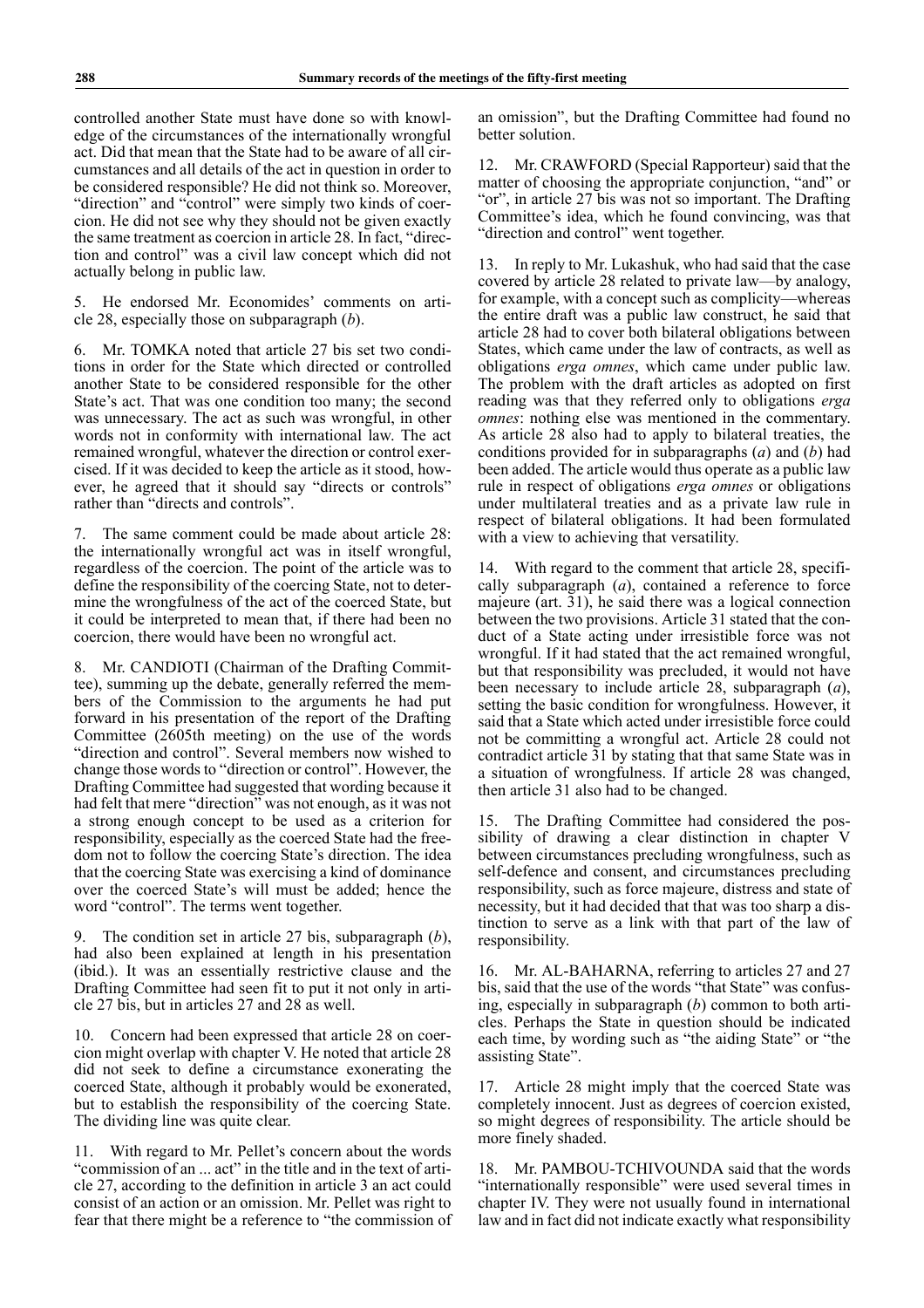was meant. It would be clearer to delete "internationally" and simply say "a State ... is responsible".

19. Mr. PELLET endorsed Mr. Pambou-Tchivounda's comment. However, he could not agree with Mr. Crawford that the difference between "direction and control" and "direction or control" was minimal. In fact, the concept of control was already quite political and had to be handled with the greatest care. He would ask the Commission to take a formal vote on the matter at the appropriate time.

20. Mr. TOMKA said that article 28 did not clearly state its purpose, which was simply that the State which had exercised coercion was responsible not because of the coercion, but as a result of the ensuing act. If the wrongfulness of the act was precluded, on the ground that the coerced State was in a situation of force majeure, what was the coercing State responsible for? The corresponding provision of the draft adopted on first reading, contained in article 28, paragraph 2, had been clearer.

21. Mr. CANDIOTI (Chairman of the Drafting Committee) said that article 28 referred to responsibility for the wrongful act, not to responsibility for the coercion. Despite possible similarities with article 31, he believed that article 28 was in its proper place. And article 28 bis, which had been added to chapter IV, offered a kind of safeguard clause in relation to the other aspects of international responsibility not covered in chapter IV.

The comments on terminology ("internationally", "that State") would be taken into account when the text was put into its final form.

23. Whether the coerced State was completely innocent was clearly a matter for the judge to determine depending on the circumstances of the case and on the primary rules violated by the breach. As Mr. Al-Baharna had pointed out, there might be some remaining responsibility on the part of the coerced State.

24. The CHAIRMAN invited the Commission to take up the cluster of articles under chapter V of the draft, (arts. 29, 29 bis, 29 ter, 31, 32, 33 and 35).

25. Mr. PELLET noted that the French version of article 29 again spoke of the *commission ... d'un fait*. The term was not appropriate, even if alternative wording was not found. In French, in any event, the "commission of an act" could in no way cover the case of an "omission". Article 29 also spoke of *consentement valable*, which was surprising, as the expected adjective would be *valide*. The wording used in article 29 adopted on first reading, *consentement valablement donné*, had been far better. He also wondered why the form of article 29 was so different from that of articles 29 bis, 29 ter, 31 and 32, whereas all had been drafted according to the same model. It was important not to give the impression that that had been deliberate.

26. Article 29 bis was completely satisfactory. However, it referred to "peremptory norms of general international law", which still had to be defined. Article 53 of the 1969 Vienna Convention did provide a definition, but stated that the definition was valid only "for the purposes of the present Convention".

27. Concerning article 29 ter, he regretted the fact that the Drafting Committee had reproduced the phrase contained in article 34 as adopted on first reading, "in conformity with the Charter of the United Nations". The Charter was certainly a major source of law, but selfdefence, which was the subject of article 29 ter, was not inexorably linked to it. As the Charter itself said, selfdefence was an inherent right and the idea of "conformity with the Charter" restricted its scope. He therefore advised the Commission not to mention the Charter and to speak simply of a "lawful measure of self-defence".

28. Article 33 was well drafted and generally satisfactory, although he had reservations about it because he found it dangerous. However, he doubted the value of the expression "In any case" at the beginning of paragraph 2, which was not usually found in legal texts. If it was needed, the commentary should explain why.

29. Mr. ECONOMIDES noted that, according to the Chairman of the Drafting Committee, article 29, paragraph 2, as adopted on first reading, which provided for peremptory norms of international law on an exceptional basis, had been deleted on the ground that it did not apply in all cases and that there were situations in which peremptory norms might, as it were, be disregarded. That was new to him, as, to his knowledge, a peremptory norm, a rule of *jus cogens*, could be derogated from only through a new rule of the same nature, i.e. a rule which was itself a rule of *jus cogens* and not a mere treaty provision, much less a unilateral act such as consent. It was a grave matter for the Commission to be the first to raise the possibility of disregarding, through consent, a rule of *jus cogens*. In that connection, the example given by the Chairman of the Committee was not relevant; if a State gave another State the power to bring military forces into its own territory, the situation would be one of alliance rather than military intervention, which occurred against the will of the State concerned. In his view, the deletion of former article 29, paragraph 2, could be explained by the adoption of new article 29 bis, but certainly not by the arguments given by the Chairman of the Committee.

30. A second comment of a general nature related to the expression "not in conformity with an international obligation", which appeared in some articles and not in others for no apparent reason. The Commission should carefully examine that question at its fifty-second session and decide either to use the expression in all cases or not to use it at all, but the commentary would have to include a rational explanation of why the decision had been taken.

31. Article 35, subparagraph (*b*), which referred to "harm or loss", should also refer to "innocent victims", whether States or persons.

32. Mr. HAFNER asked whether Mr. Pellet's position on the expression "in conformity with the Charter of the United Nations" in article 29 ter did not arise from the fact that, in the French text, the word "defence" was doubly qualified, as *licite* and *légitime*, whereas, in the English text, it was qualified only as "lawful". He wondered whether the problem could not be solved by finding a French translation for "self-defence" which did not include the word *légitime*.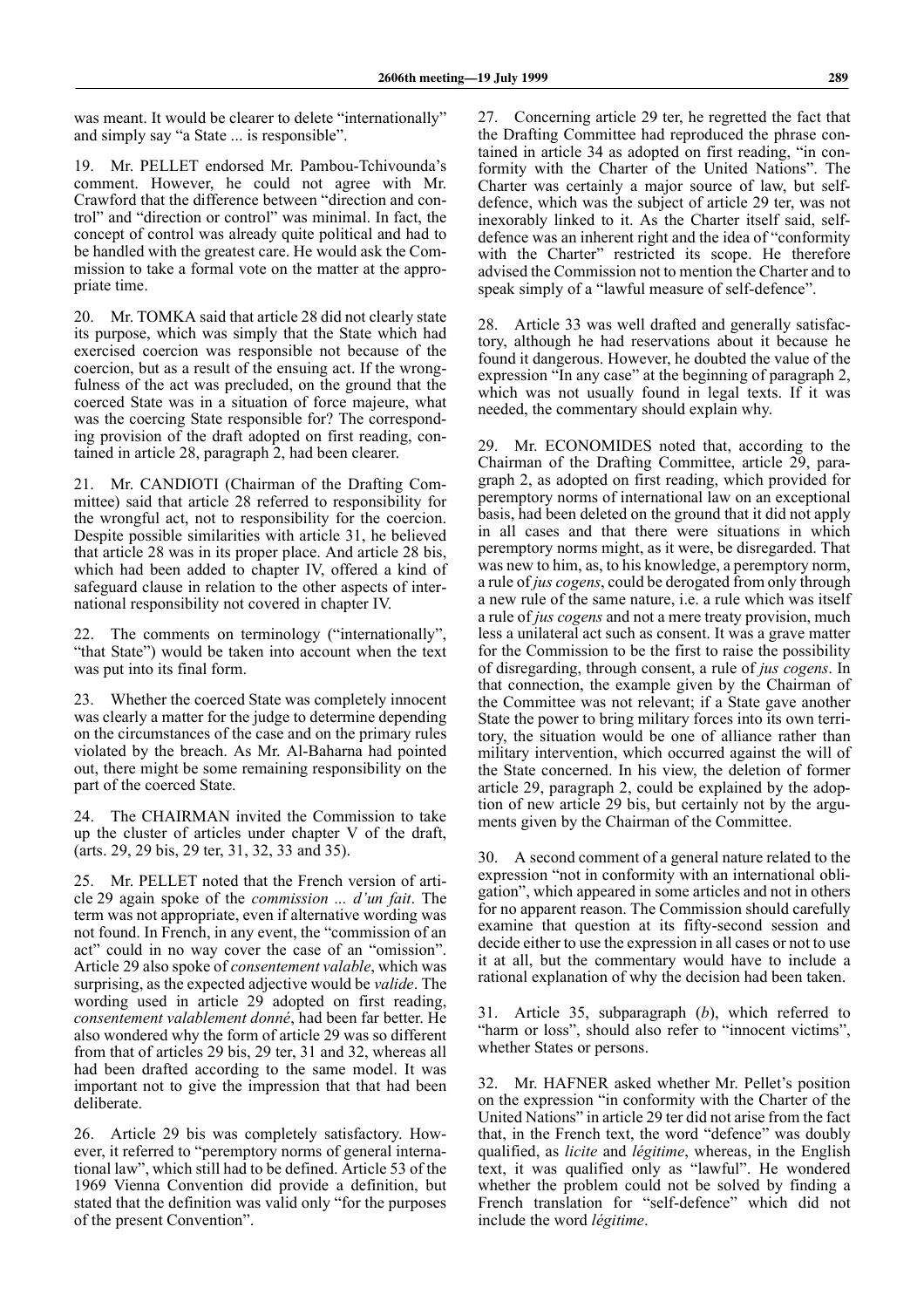33. Mr. PELLET said that there was no linguistic misunderstanding; the English and French texts matched. His opposition to the phrase "in conformity with the Charter of the United Nations" was based on the idea that it was not for the Commission to cast itself as the defender of the Charter in a specific draft article by stating that measures of self-defence had to be taken in conformity with the Charter, for example, when a non-member State was involved. It was enough to state that such measures had to be lawful measures of self-defence. In its judgment in the case concerning *Military and Paramilitary Activities in and against Nicaragua*, ICJ had in fact stated that Charter law and general international law did not coincide exactly in that area. Thus, in his view, the last phrase of article 29 ter was unnecessary and dangerous in that it left States which were not bound by the Charter, such as Switzerland and the Federal Republic of Yugoslavia, outside the regime covered by the draft articles.

34. Mr. LUKASHUK said that, for reasons of form, the last phrase of article 29 ter could not be deleted. Many bilateral and multilateral instruments contained a standard formula to the effect that self-defence could be exercised only in conformity with the Charter of the United Nations. That feature was firmly established in practice. Concerning Mr. Pellet's argument relating to non-member States, he noted that the Charter clearly stated that the United Nations also functioned with respect to non-member States, especially in situations where peace and security were involved. Therefore, the rules of international law embodied in the Charter were in fact generally accepted rules which would be followed even by non-member States. From the standpoint of principle, also, it would be a mistake to delete the phrase.

35. With regard to article 29 bis, he believed that, beyond "peremptory norms", there were many other norms of a higher rank, such as the decisions of the Security Council, which, according to Article 103 of the Charter of the United Nations, prevailed over obligations under any other international agreement. A hierarchy of norms also existed at a lower level, in that, when States concluded an agreement, they could stipulate that they would accept no other obligations which might be contrary to those deriving from the agreement. Thus, if a State complied with the higher-ranking rule, but violated obligations deriving from a lower-ranking rule, was the resulting situation contradictory or not? The Commission should consider that question carefully.

36. The CHAIRMAN, speaking as a member of the Commission, said that, although it was true that other international instruments referred to the Charter of the United Nations, such references were often indirect, as in article 52 of the 1969 Vienna Convention, which used the words "in violation of the principles of international law embodied in the Charter of the United Nations". He therefore agreed with Mr. Pellet that the Commission should reconsider the question and give some thought to whether such a "short-cut" was justified.

37. Mr. CRAWFORD (Special Rapporteur) said that article 29 ter used the wording of the text adopted on first reading, which had been generally, though not universally, approved by Governments. Although there had been a full debate on the issue at the current session, the Commission could return to it later on. He regretted that the Commission had rejected his proposal for paragraph 2, which, in his view, had been a definite improvement.

38. With regard to article 33, paragraph 2, the words "In any case" were already present in the article as adopted on first reading. In his view, they had been added to avoid the infelicity of repeating the formula at the beginning of paragraph 1, "Necessity may not be invoked". The problem would not have arisen if paragraph 1 had said "Necessity may be invoked", as paragraph 2 might then begin with the words "Necessity may not be invoked" or "Nonetheless, necessity may not be invoked".

39. As to Mr. Economides' suggestion, he said that the Commission might consider including a reference to "innocent victims" in article 35, subparagraph (*b*).

40. Mr. TOMKA, referring to article 29 bis, said that, although the Commission was fascinated by the concept of *jus cogens*, he continued to doubt that that article belonged in the articles on State responsibility. According to a general principle of law, if a person was bound to a certain obligation by a legal rule and fulfilled that obligation, that could not be contrary to law. Moreover, it was difficult to conceive of two customary rules being contradictory, with one requiring a certain type of conduct and the other requiring a different type. By definition, there could not be two customary rules with conflicting content. There could be a conflict between treaty rules, but that would be an issue of the application and applicability of treaties.

41. Concerning article 33, he believed that, in the French text, the wording of paragraph 1 adopted on first reading, *L'état de nécessité ne peut pas être invoqué par un Etat ... à moins que ...* was preferable to the proposed wording, *Un État ne peut invoquer la nécessité ... que si ....* In paragraph 2 (*c*), the deletion of the words "invoking necessity", as indicated in a corrigendum to the report of the Drafting Committee (A/CN.4/L.574/Corr.3), would create confusion. To avoid that confusion, he wondered whether the Commission might not use the expression in the text adopted on first reading, "the State in question".

42. Mr. PAMBOU-TCHIVOUNDA said that there was a need to harmonize the provisions of chapter V in general. Like Mr. Pellet, he regretted that article 29 had been worded differently from articles 29 bis and 29 ter. Likewise, regarding the negative form used in article 33, paragraph 1, although the concern to circumscribe the concept of necessity was understandable, that could have been done through a different formulation. In his view, the precaution rendered negatively in article 33, paragraph 1, had no doubt arisen from a desire to reflect the precaution rendered positively with respect to force majeure in article 31. The concepts of force majeure, distress and necessity, which were all related, were subjective and dangerously loaded. As there was not the slightest indication to give those who would be using them an idea of their objective meaning, there was a risk that those draft articles would be improperly used; in each case, it would be necessary for a third party, such as an arbitrator or judge, to provide the clarifications which the Commission had not included in its draft.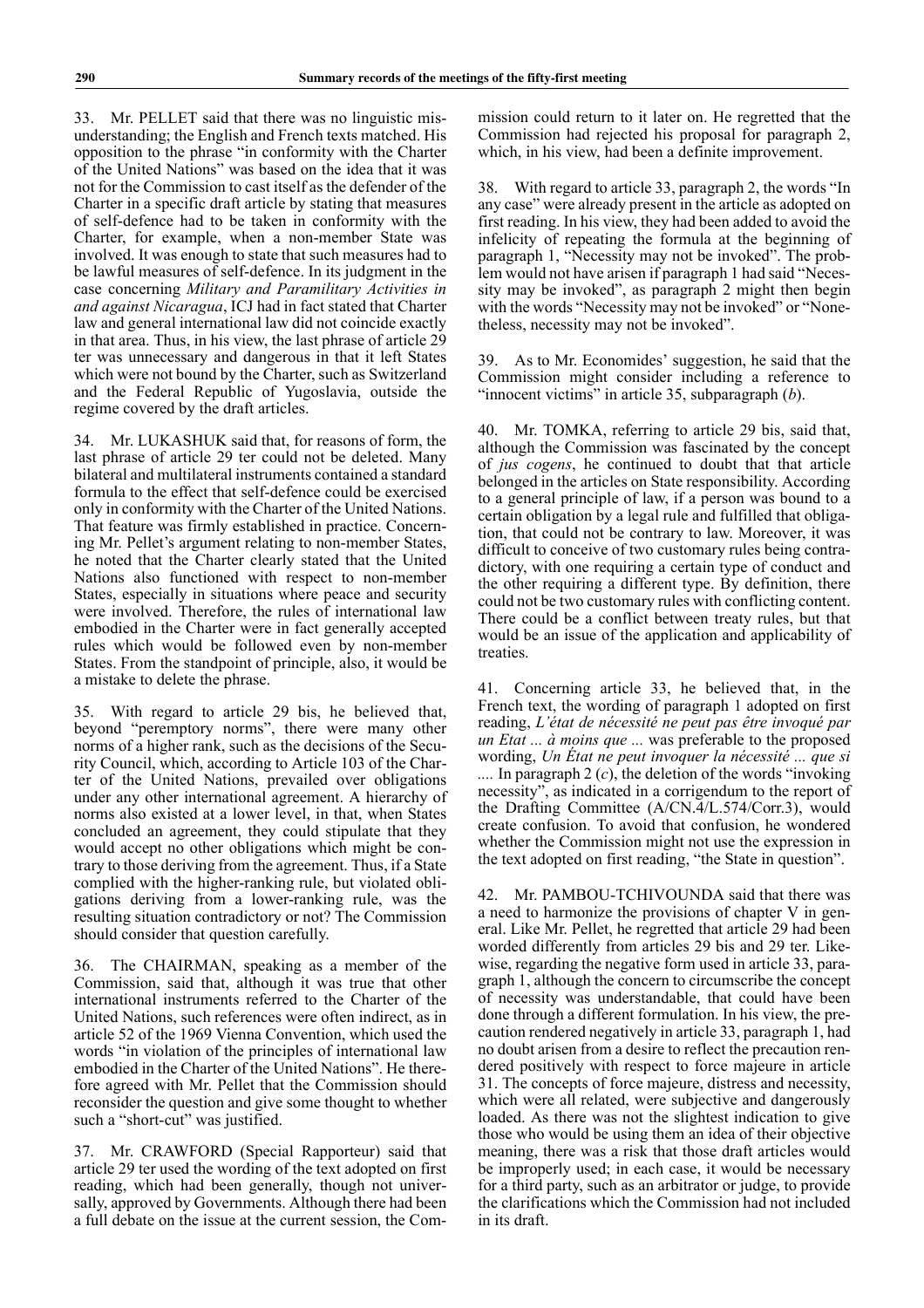43. More specifically, he believed that the Chairman of the Drafting Committee should take account of Mr. Economides' comments on article 29 bis, namely, that there could be no possible consent to derogation from *jus cogens*. He also strongly supported the idea expressed earlier that the law governing responsibility should include a concept corresponding to the category of a peremptory norm of international law and clearly expressed in the draft. He would also be in favour of the deletion of the words "not in conformity with an international obligation of that State" in articles 31 to 33 because they were unnecessary coming after the expression "the wrongfulness of an act". Either wrongfulness occurred or it did not and wrongfulness was measured in terms of the international obligation.

44. The drafting of articles 32 and 33 also needed to be harmonized and a positive indication of what necessity was should be given in article 33; that might be done by combining paragraphs 1 (*a*) and 1 (*b*) with paragraph 2 corresponding to the system for utilizing, or invoking, a state of necessity.

45. Mr. LUKASHUK said that he did not agree with Mr. Tomka that the rules of international customary law could not contradict one another. On the contrary, a single treaty could contain rules that were so divergent that they contradicted one another when applied to concrete situations. Such contradictions could also appear in connection with peremptory norms, as it was conceivable for principles of international law to contradict one another, and that did happen. Numerous articles had been written about the potential contradiction between the principle of selfdetermination and the principle of territorial integrity. Moreover, the Declaration on Principles of International Law concerning Friendly Relations and Cooperation among States in accordance with the Charter of the United Nations<sup>4</sup> had shown how important those elements were. The authors of the Declaration had stressed the fact that each of the principles could be interpreted on its own, but also in the light of the other principles; otherwise, contradictions might arise. The Commission should therefore base itself on the idea that it was quite possible for contradictions to exist between the provisions of different treaties, between the provisions of the same treaty and between the rules of international law, including peremptory norms.

46. Mr. CRAWFORD (Special Rapporteur), replying to Mr. Economides' comment on peremptory norms, said it was not being suggested that norms of *jus cogens* could be derogated from by consent; it was simply a question of recognizing the broad view taken of consent in the context of chapter V.

47. Mr. GAJA said he would try to lighten the burden of the Chairman of the Drafting Committee by defending certain points in the draft. First, the expression *En tout cas* at the beginning of article 33, paragraph 2, of the French text consisted of more or less the same wording as the text adopted on first reading, i.e. *En tout état de cause*. The idea was to stress the draft's limitative attitude towards necessity.

48. He believed that the words "not in conformity with an international obligation" had been left out of articles 29, 29 bis and 29 ter, but included in articles 31 to 33 because those articles covered cases involving an excuse under the particular circumstances rather than a general derogation from the obligation, as was the case with articles 29, 29 bis and 29 ter.

49. Concerning the Chairman's comments about the indirect reference to the Charter of the United Nations in article 52 of the 1969 Vienna Convention, he pointed out that article 30 of the Convention contained a direct reference to the provisions of Article 103 of the Charter. He believed the reason why the reference to the Charter in article 29 ter had been kept was that it appeared in the draft adopted on first reading. As the members of the Commission knew, ICJ had already endorsed the draft articles to a large extent, and that explained the Drafting Committee's relative caution with regard to certain articles, including article 33.

50. Mr. CANDIOTI (Chairman of the Drafting Committee) said that formal aspects such as translation and presentation problems had been settled; other points would have to be taken into account in the general review of the draft as a whole. For the moment, he had taken due note of the interesting points raised by the members, including Mr. Economides' comment on the question of peremptory norms. He would amend the paragraph in question in order to avoid any misunderstanding about the nature of peremptory norms.

51. Mr. AL-BAHARNA noted that the Chairman of the Drafting Committee had the intention of taking the views of all the members into account. In his own view, article 33, paragraph 2, should begin with the word "Necessity", which would strengthen its drafting. No other changes were needed in article 33. He would prefer that draft articles 29, 29 bis and 29 ter remained as they stood. The Commission was emphasizing the idea of consent by beginning article 29 with the words "Valid consent", as was currently the case. Moreover, the drafting of articles 29, 29 bis, 29 ter and 33 was the same in the draft articles adopted on first reading, and that was another reason why extensive changes should not be made.

52. The CHAIRMAN said that the Commission had concluded its consideration of the draft articles proposed by the Drafting Committee. He took it that the Commission wished to take note of the report of the Drafting Committee, as suggested by the Chairman of the Committee, on the understanding that it would review the topic at its next session.

## *It was so agreed.*

53. Mr. CRAWFORD (Special Rapporteur) said that the Commission was starting on a four-year programme to complete the second reading of the draft articles and not a one-year programme to complete part one. He had carefully noted all the points raised during the debate and would return to them to the extent necessary. He assured the members that all the points would be taken into account in the Commission's further work. Certain issues in relation to chapter II (The "act of the State" under international law) on attribution had not been fully resolved and would be settled only when the Commission consid-

<sup>&</sup>lt;sup>4</sup> General Assembly resolution 2625 (XXV) of 24 October 1970, annex.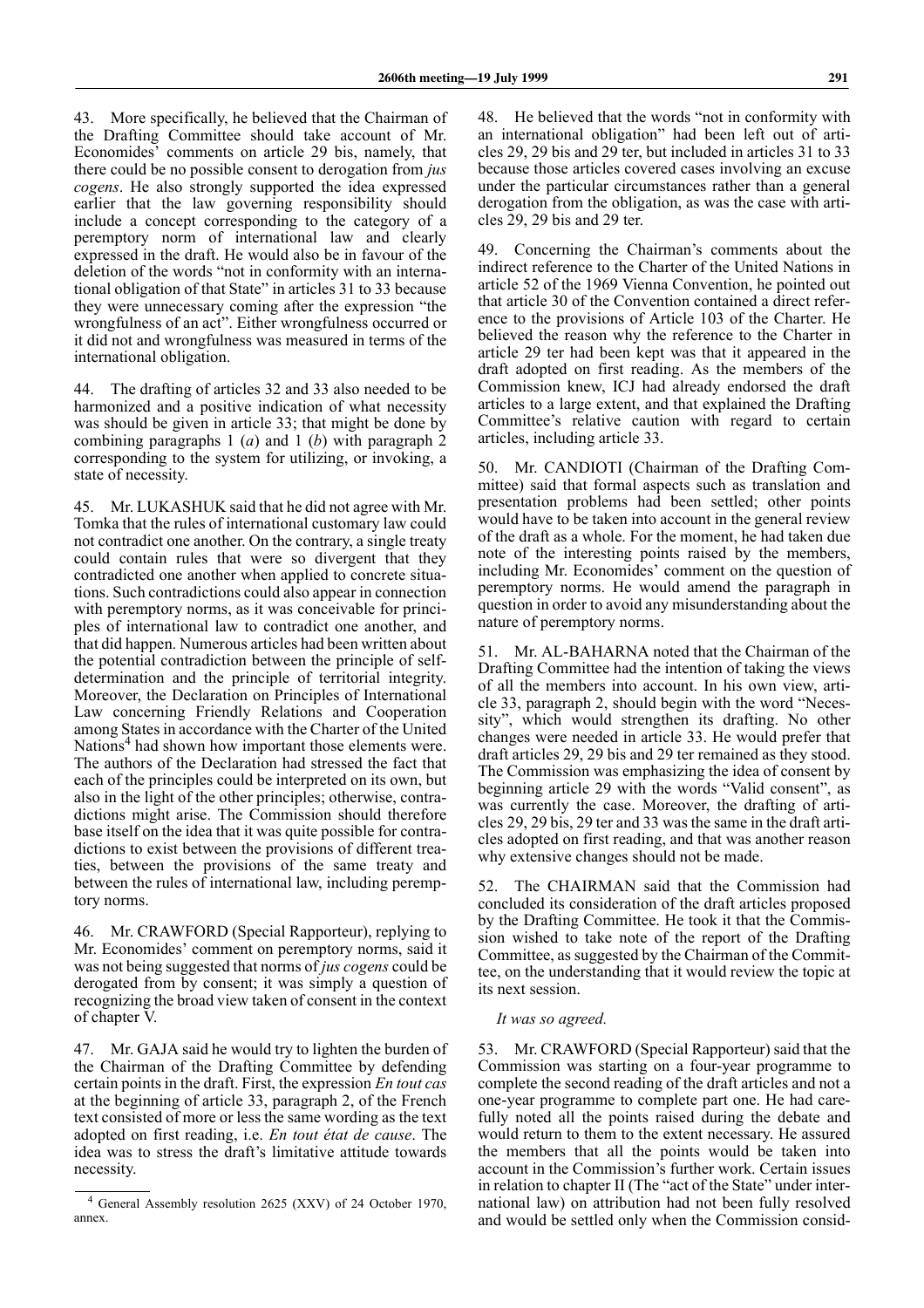ered part two. The Commission must work with the whole text in mind. He hoped that a text acceptable to all members would be reached, although some compromise would be necessary on all sides.

# **Draft report of the Commission on the work of its fifty-first session (***continued***)\***

- **CHAPTER IV.** *Nationality in relation to the succession of States* **(continued)\* (A/CN.4/L.581 and Add.1)**
- **E. Text of the draft articles on nationality of natural persons in relation to the succession of States adopted by the Commission on second reading (***concluded***)\* (A/CN.4/L.581/Add.1)**
- 2. TEXT OF THE DRAFT ARTICLES WITH COMMENTARIES THERETO (*concluded*)\*

*Commentary to article 21* 

*The commentary to article 21 was adopted.*

*Commentary to articles 22 and 23* 

*The commentary to articles 22 and 23 were adopted.*

## *Commentary to articles 24 to 26*

54. Mr. PELLET said that the wording *qui pourrait survenir dans l'avenir* at the end of paragraph (2) of the French version implied that the substantive rules embodied in articles 24 to 26 related at best to the progressive development of international law and did not apply to situations which had already arisen. Even if that were so, he did not see why States could not use them to settle problems concerning cases of decolonization already settled on the basis of articles 24 to 26. He proposed that the phrase should be deleted and a full stop placed after the word *l'indépendance.* The equivalent change in the English version would be to delete the words "possible future", with the end of the paragraph reading: "in any case of emergence of a newly independent State". Once again, he regretted the fact that no specific draft articles had been drafted to cover decolonization.

55. The CHAIRMAN said that, if he heard no objection, he would take it that the Commission accepted Mr. Pellet's proposed amendment.

*It was so agreed.*

*The commentary to articles 24 to 26, as amended, was adopted.*

*Section E, as amended, was adopted.*

56. The CHAIRMAN invited the Commission to continue its consideration of chapter IV paragraph by paragraph.

## **A. Introduction (A/CN.4/L.581)**

Paragraphs 1 to 6

*Paragraphs 1 to 6 were adopted.*

*Section A was adopted.*

**B. Consideration of the topic at the present session**

Paragraphs 7 to 9

*Paragraphs 7 to 9 were adopted.*

Paragraph 10

57. Mr. ECONOMIDES said that the Commission should inform the Sixth Committee of the widely divergent views expressed during the adoption of paragraph (3) of the commentary to article 3, which five members had agreed by show of hands should not be included in the draft.

58. Mr. ROSENSTOCK (Rapporteur), speaking on a point of order, said that the Commission had adopted the final version of the draft articles and the commentaries thereto: the debate had been closed.

59. The CHAIRMAN said he agreed with the Rapporteur that members should refrain from making comments on the draft articles and commentaries already adopted by the Commission. The paragraph under review was purely a matter of information and form, and it would be quite atypical to insert comments on the opinions expressed within the Commission. Such opinions, were, of course, contained in the summary records of the meetings in question. In addition, according to the Commission's working methods over a 50-year period, dissenting opinions did not appear in commentary adopted on second reading. The commentary to article 3 had been adopted. The decision in question was a decision of the Commission which bound both the members and the Chair.

60. Mr. KABATSI said that Mr. Economides' concern might be accommodated by the insertion of a footnote to paragraph 10 indicating that there had been a fair amount of dissent concerning paragraph (3) of the commentary to article 3.

61. Mr. ECONOMIDES said that he was prepared to withdraw his proposal if the Secretary to the Commission could assure him officially that there had never been an exception to the rule that dissenting opinions, even when held by several members, were not mentioned in the final result of the Commission's work.

62. Mr. MIKULKA (Secretary to the Commission), replying to Mr. Economides, said that the working method in question had been developed at the first to third sessions of the Commission, from 1949 to 1951, when the Commission had decided that the final text of the commentaries reflected the view of the Commission as a whole and would make no reference to dissenting opinions, even when shared by several members. He was not in a position to say that the Commission had never departed from that rule; to do so, he would have to analyse all the commentaries adopted since the first session. To his knowledge, however, the rule had always been followed. Of course, if the Commission wished, it could always reopen discussion on the commentary to article 3

<sup>\*</sup> Resumed from the 2604th meeting. and amend it.